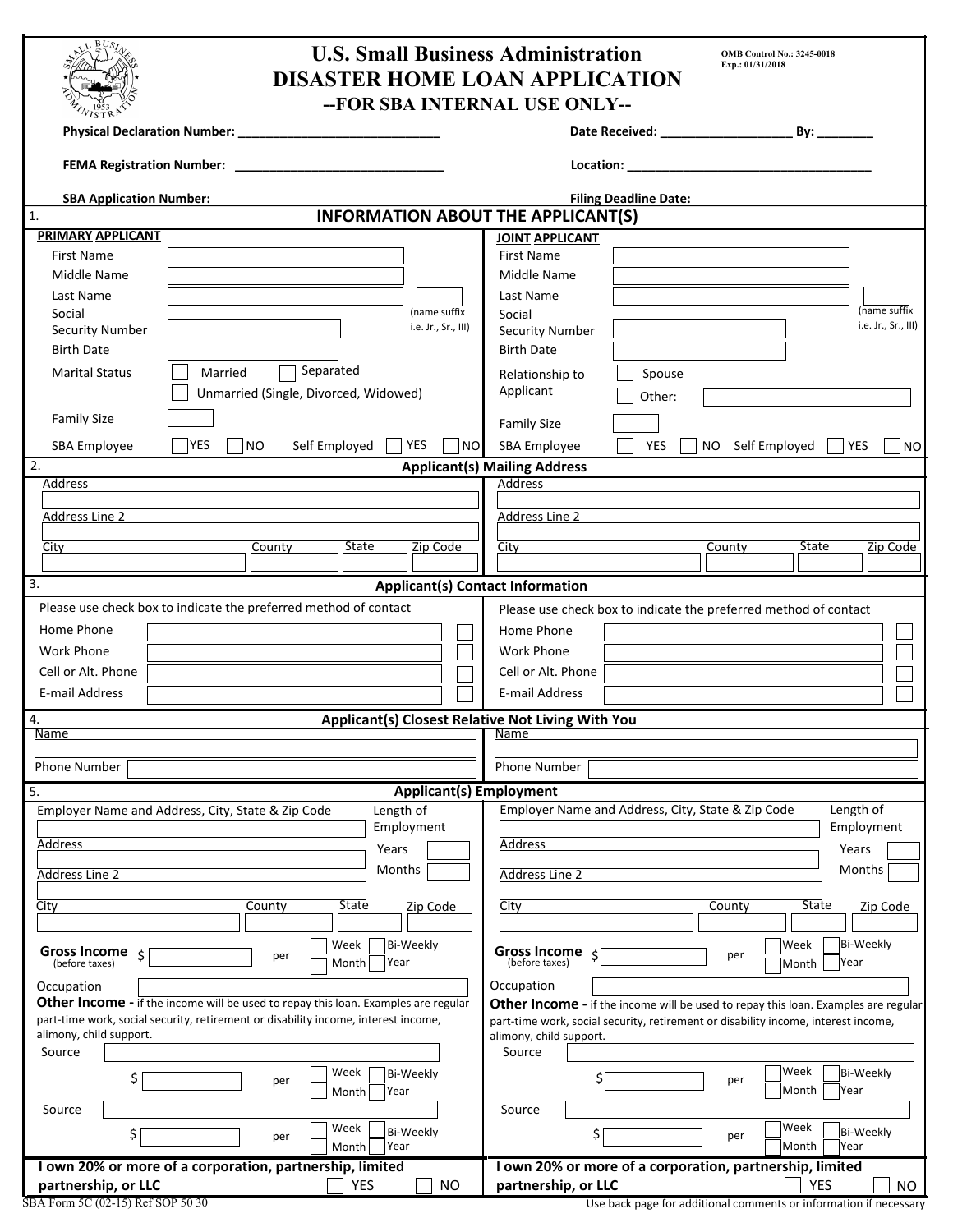| 6. DAMAGED PROPERTY ADDRESS                                                                                                                                                                                   |                                                                                                                                                                                                                                                                                           |                                                                                                                           |                       |                                 |                                                         |                                 |                            |  |
|---------------------------------------------------------------------------------------------------------------------------------------------------------------------------------------------------------------|-------------------------------------------------------------------------------------------------------------------------------------------------------------------------------------------------------------------------------------------------------------------------------------------|---------------------------------------------------------------------------------------------------------------------------|-----------------------|---------------------------------|---------------------------------------------------------|---------------------------------|----------------------------|--|
| <u>Address</u>                                                                                                                                                                                                |                                                                                                                                                                                                                                                                                           | Same as applicant mailing address                                                                                         |                       | Is this your primary residence? |                                                         | YES                             | NO.                        |  |
|                                                                                                                                                                                                               |                                                                                                                                                                                                                                                                                           |                                                                                                                           |                       |                                 |                                                         | Own                             | Rent                       |  |
| City                                                                                                                                                                                                          |                                                                                                                                                                                                                                                                                           |                                                                                                                           | County                |                                 | State                                                   | Zip Code                        |                            |  |
| Damage type:                                                                                                                                                                                                  | <b>Real Estate</b><br>Personal Property                                                                                                                                                                                                                                                   | Auto                                                                                                                      |                       |                                 |                                                         |                                 |                            |  |
| <b>Insurance Information</b><br>7.                                                                                                                                                                            |                                                                                                                                                                                                                                                                                           |                                                                                                                           |                       |                                 |                                                         |                                 |                            |  |
|                                                                                                                                                                                                               | NO INSURANCE coverage of any kind (flood or other) was in force for this loss.                                                                                                                                                                                                            |                                                                                                                           |                       |                                 |                                                         |                                 |                            |  |
| Type of insurance coverage in force for this loss:                                                                                                                                                            |                                                                                                                                                                                                                                                                                           | Homeowner's<br>Automobile                                                                                                 | Renter's              | Flood                           | Other:                                                  | (describe)                      |                            |  |
| Type of Coverage                                                                                                                                                                                              | <b>Insurance Company Name</b>                                                                                                                                                                                                                                                             |                                                                                                                           | <b>Phone Number</b>   | <b>Policy Number</b>            |                                                         | Amount Received                 |                            |  |
|                                                                                                                                                                                                               |                                                                                                                                                                                                                                                                                           |                                                                                                                           |                       |                                 |                                                         |                                 |                            |  |
|                                                                                                                                                                                                               |                                                                                                                                                                                                                                                                                           |                                                                                                                           |                       |                                 |                                                         |                                 |                            |  |
|                                                                                                                                                                                                               |                                                                                                                                                                                                                                                                                           |                                                                                                                           |                       |                                 |                                                         |                                 |                            |  |
|                                                                                                                                                                                                               | 8. Other disaster assistance received or expected from:                                                                                                                                                                                                                                   | <b>FEMA</b>                                                                                                               | \$[                   |                                 | State                                                   | \$                              |                            |  |
|                                                                                                                                                                                                               | Other Describe:                                                                                                                                                                                                                                                                           |                                                                                                                           |                       |                                 |                                                         | \$                              |                            |  |
| 9. Assets                                                                                                                                                                                                     |                                                                                                                                                                                                                                                                                           |                                                                                                                           |                       |                                 |                                                         | <b>Pre-disaster Value</b>       |                            |  |
|                                                                                                                                                                                                               | Cash & bank accounts NOT including retirement accounts (all contained contained accounts) and a contained a co                                                                                                                                                                            |                                                                                                                           |                       |                                 |                                                         |                                 |                            |  |
|                                                                                                                                                                                                               | IRA's Keoghs and other similar retirement accounts                                                                                                                                                                                                                                        |                                                                                                                           |                       |                                 |                                                         |                                 |                            |  |
|                                                                                                                                                                                                               |                                                                                                                                                                                                                                                                                           |                                                                                                                           |                       |                                 |                                                         |                                 |                            |  |
|                                                                                                                                                                                                               | Estimated resale value of household goods (furnishings & appliances) (and contain contained resale value of household goods (furnishings & appliances)                                                                                                                                    |                                                                                                                           |                       |                                 |                                                         |                                 |                            |  |
| Primary residence address:                                                                                                                                                                                    |                                                                                                                                                                                                                                                                                           |                                                                                                                           |                       |                                 |                                                         |                                 |                            |  |
| Other real estate owned address:                                                                                                                                                                              |                                                                                                                                                                                                                                                                                           |                                                                                                                           |                       |                                 |                                                         |                                 |                            |  |
| Other real estate owned address:                                                                                                                                                                              |                                                                                                                                                                                                                                                                                           |                                                                                                                           |                       |                                 |                                                         |                                 |                            |  |
| Other real estate owned address:                                                                                                                                                                              |                                                                                                                                                                                                                                                                                           |                                                                                                                           |                       |                                 |                                                         |                                 |                            |  |
| Other: (vehicles, boats, RV, etc.) describe:                                                                                                                                                                  |                                                                                                                                                                                                                                                                                           |                                                                                                                           |                       |                                 |                                                         |                                 |                            |  |
| Other: (vehicles, boats, RV, etc.) describe:                                                                                                                                                                  |                                                                                                                                                                                                                                                                                           |                                                                                                                           |                       |                                 |                                                         |                                 |                            |  |
| Name<br>Address<br>Address Line 2<br>City<br>Name<br>Address<br>City<br>Real Estate Taxes<br>\$<br>Other debt:<br>Name of creditor                                                                            | Mortgage holder's or Landlord's name and address<br>Second Mortgage holder's name and address (if any)<br>If you own your home and if payment(s) above do NOT include real estate taxes and/or insurance, OR if residence is paid for, please provide (as applicable):<br>Month<br>  Year | State<br>Zip Code<br>Zip Code<br>State<br>Hazard Insurance<br>Ś.                                                          | Month<br>Type of Debt | Year<br>ς<br>Mo. Payment        | Mo. Payment or Rent<br>Condo/HOA Fees<br><b>Balance</b> | <b>Present Balance</b><br>Month | Year<br><b>How Secured</b> |  |
|                                                                                                                                                                                                               |                                                                                                                                                                                                                                                                                           |                                                                                                                           |                       |                                 |                                                         |                                 |                            |  |
|                                                                                                                                                                                                               |                                                                                                                                                                                                                                                                                           |                                                                                                                           |                       |                                 |                                                         |                                 |                            |  |
| 11.                                                                                                                                                                                                           |                                                                                                                                                                                                                                                                                           | Examples of Extraordinary Expenses are unusually high and long-term (10 months or longer) e.g. medical costs, child care, |                       |                                 |                                                         |                                 |                            |  |
| child support, alimony, tuition, schools required by medical disability.<br><b>Extraordinary Expenses</b><br>(Required & Continuing)<br><b>Monthly Payment</b><br>Description of expense (please be specific) |                                                                                                                                                                                                                                                                                           |                                                                                                                           |                       |                                 |                                                         |                                 |                            |  |
|                                                                                                                                                                                                               |                                                                                                                                                                                                                                                                                           |                                                                                                                           |                       |                                 |                                                         |                                 |                            |  |
|                                                                                                                                                                                                               |                                                                                                                                                                                                                                                                                           |                                                                                                                           |                       |                                 |                                                         |                                 |                            |  |
|                                                                                                                                                                                                               |                                                                                                                                                                                                                                                                                           |                                                                                                                           |                       |                                 |                                                         |                                 |                            |  |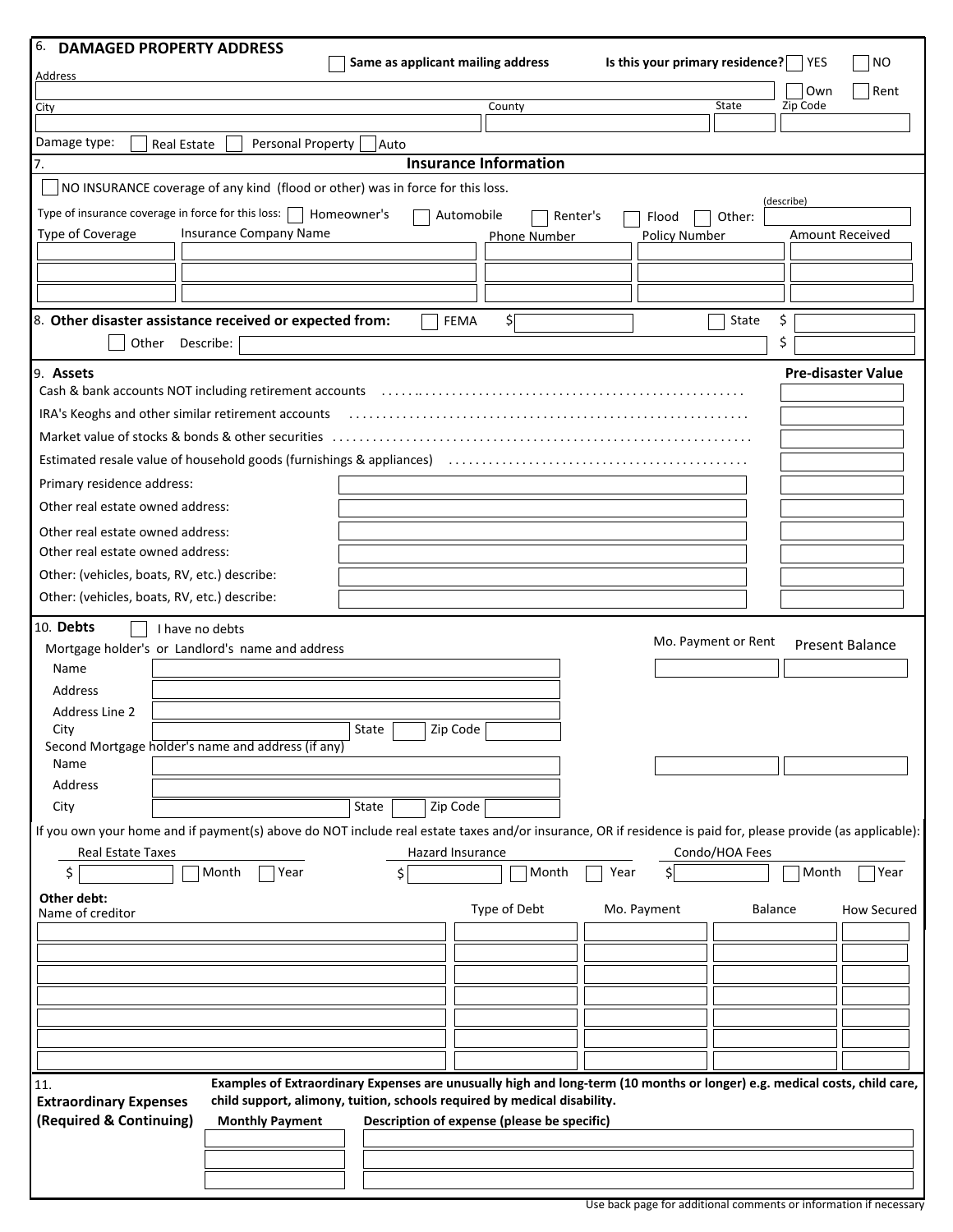| 12.            | <b>OTHER INFORMATION</b>                                                                                                                                                                                                                                                                                                                                                                                                                                                                                                                                                                                                                                                                                              |                         |                              |                                                                                 |                                                                              |             |  |  |  |
|----------------|-----------------------------------------------------------------------------------------------------------------------------------------------------------------------------------------------------------------------------------------------------------------------------------------------------------------------------------------------------------------------------------------------------------------------------------------------------------------------------------------------------------------------------------------------------------------------------------------------------------------------------------------------------------------------------------------------------------------------|-------------------------|------------------------------|---------------------------------------------------------------------------------|------------------------------------------------------------------------------|-------------|--|--|--|
|                | Note: This information also applies to Joint Applicant, if any. If more space is needed, use back page.                                                                                                                                                                                                                                                                                                                                                                                                                                                                                                                                                                                                               |                         |                              |                                                                                 |                                                                              |             |  |  |  |
|                | 1 I have never had an SBA loan or an SBA guaranteed loan, except:                                                                                                                                                                                                                                                                                                                                                                                                                                                                                                                                                                                                                                                     |                         |                              |                                                                                 | SBA office location, and account (loan) number                               |             |  |  |  |
|                | 2 I have never had any other Federal loans or Federally guaranteed loans, except:                                                                                                                                                                                                                                                                                                                                                                                                                                                                                                                                                                                                                                     |                         |                              |                                                                                 | Agency name, office location, and account (loan) number                      |             |  |  |  |
|                | 3 I am not delinquent on any Federal taxes, direct or guaranteed loans (FHA, VA, student, etc.),<br>contracts, grants, or any child support payments, except:                                                                                                                                                                                                                                                                                                                                                                                                                                                                                                                                                         |                         |                              | Agency name, office location, and account (loan) number                         |                                                                              |             |  |  |  |
|                | 4 I have never been bankrupt, except:                                                                                                                                                                                                                                                                                                                                                                                                                                                                                                                                                                                                                                                                                 |                         |                              | Provide complete details such as dates, parties involved<br>and current status: |                                                                              |             |  |  |  |
|                | 5 I have no judgments or lawsuits pending against me, except:                                                                                                                                                                                                                                                                                                                                                                                                                                                                                                                                                                                                                                                         |                         |                              | Provide complete details such as dates, parties involved<br>and current status: |                                                                              |             |  |  |  |
| 6              | In the past year, I have not been convicted of a felony during and in connection with a riot or civil<br>disorder or other declared disaster, nor am I engaged in the production or distribution of any product or<br>service that has been determined to be obscene by a court of competent jurisdiction, except:                                                                                                                                                                                                                                                                                                                                                                                                    |                         |                              | Provide complete details:                                                       |                                                                              |             |  |  |  |
| $\overline{7}$ | Regarding you or any joint applicant: a) are you presently subject to an indictment, criminal information, arraignment, or other means by which formal<br>criminal charges are brought in any jurisdiction; b) have you been arrested in the past six months for any criminal offense; c) for any criminal offense -<br>other than a minor vehicle violation --have you ever: 1) been convicted, 2) plead guilty, 3) plead nolo contendere, 4) been placed on pretrial diversion,<br>or 5) been placed on any form of parole or probation (including probation before judgment)?                                                                                                                                      |                         |                              |                                                                                 |                                                                              |             |  |  |  |
|                |                                                                                                                                                                                                                                                                                                                                                                                                                                                                                                                                                                                                                                                                                                                       | YES<br>NO.              |                              |                                                                                 | Provide dates and details for any question answered YES on back page.        |             |  |  |  |
|                | 8 Is the applicant/joint applicant currently suspended or debarred from contracting with the Federal government or receiving Federal grants or loans?                                                                                                                                                                                                                                                                                                                                                                                                                                                                                                                                                                 |                         |                              |                                                                                 |                                                                              |             |  |  |  |
|                |                                                                                                                                                                                                                                                                                                                                                                                                                                                                                                                                                                                                                                                                                                                       | <b>YES</b><br><b>NO</b> |                              |                                                                                 | Provide dates and details for any question answered YES on back page.        |             |  |  |  |
| $\overline{9}$ | Is the applicant/joint applicant a U.S. citizen?                                                                                                                                                                                                                                                                                                                                                                                                                                                                                                                                                                                                                                                                      | NO.<br><b>YES</b>       |                              |                                                                                 | If you are not a U.S. Citizen, please provide complete details on back page. |             |  |  |  |
| 10             | If my loan is approved, I may be eligible for additional funds to cover the cost of safeguarding my property from similar damages as caused by this<br>disaster. It is not necessary for me to submit the description and cost estimates with the application. SBA approval of these safeguarding measures<br>will be required before any loan increase. By checking this box, I am interested in having SBA consider this increase.                                                                                                                                                                                                                                                                                  |                         |                              |                                                                                 |                                                                              |             |  |  |  |
| 11             | I have not paid a representative (attorney, accountant, etc.) to assist me with this application, except:                                                                                                                                                                                                                                                                                                                                                                                                                                                                                                                                                                                                             |                         |                              |                                                                                 |                                                                              |             |  |  |  |
|                | Name and address of representative (please print)<br>Fee charged or agreed upon                                                                                                                                                                                                                                                                                                                                                                                                                                                                                                                                                                                                                                       |                         |                              |                                                                                 |                                                                              |             |  |  |  |
|                | If anyone completed this application on my behalf, whether there is any charge or not, that person must sign in this space below:                                                                                                                                                                                                                                                                                                                                                                                                                                                                                                                                                                                     |                         |                              |                                                                                 |                                                                              |             |  |  |  |
|                | Signature of representative                                                                                                                                                                                                                                                                                                                                                                                                                                                                                                                                                                                                                                                                                           |                         |                              |                                                                                 | Date signed                                                                  |             |  |  |  |
| 12             | SBA has my permission to verify my past and present employment information and salary history as needed to process and service my disaster loan; I authorize<br>my insurance company, bank, financial institution, or other creditors to release to SBA all records and information necessary to process this application.                                                                                                                                                                                                                                                                                                                                                                                            |                         |                              |                                                                                 |                                                                              |             |  |  |  |
| 13             | SBA has my permission, as required by the Privacy Act, to release any information collected in connection with this application to Federal, state, local, tribal or<br>nonprofit organizations (e.g. Red Cross, Salvation Army, Mennonite Disaster Services, SBA Resource Partners) for the purpose of assisting me with my SBA<br>application, evaluating my eligibility for additional disaster assistance, or notifying me of the availability of such assistance.                                                                                                                                                                                                                                                 |                         |                              |                                                                                 |                                                                              |             |  |  |  |
| 14             | If my loan is approved, additional information may be required prior to loan closing. I will be advised in writing what documents will be needed to<br>obtain my loan funds.                                                                                                                                                                                                                                                                                                                                                                                                                                                                                                                                          |                         |                              |                                                                                 |                                                                              |             |  |  |  |
| 15             | I have received and read a copy of the "STATEMENTS REQUIRED BY LAWS AND EXECUTIVE ORDERS" which was attached to this application.                                                                                                                                                                                                                                                                                                                                                                                                                                                                                                                                                                                     |                         |                              |                                                                                 |                                                                              |             |  |  |  |
| 16             | CERTIFICATION AS TO TRUTHFUL INFORMATION: By signing this application, you certify that all information in your application and submitted with<br>your application is true and correct to the best of your knowledge, and that you will submit truthful information in the future.                                                                                                                                                                                                                                                                                                                                                                                                                                    |                         |                              |                                                                                 |                                                                              |             |  |  |  |
|                | WARNING: Submitting false information to the Government can lead to criminal penalties and/or civil and administrative remedies against you. If<br>you are prosecuted for submitting false information, you may be imprisoned for up to 30 years and/or fined up to \$250,000 under 18 U.S.C. § 1040<br>and other Federal statutes. The Government may also pursue a civil fraud case against you for three times the amount of your loan, and may exclude<br>you from participating in Federal programs and contracts for submitting false information in-- or with -- your application or if you do not use the<br>proceeds of the loan for the purpose(s) stated in your application and SBA's loan authorization. |                         |                              |                                                                                 |                                                                              |             |  |  |  |
|                | SIGNATURES: Be sure to SIGN and date the application in INK. If there is a JOINT APPLICANT, the joint applicant must also SIGN and                                                                                                                                                                                                                                                                                                                                                                                                                                                                                                                                                                                    |                         |                              |                                                                                 |                                                                              |             |  |  |  |
|                | date in INK in the space provided.<br><b>Signature of APPLICANT</b>                                                                                                                                                                                                                                                                                                                                                                                                                                                                                                                                                                                                                                                   | <b>Date Signed</b>      | Signature of JOINT APPLICANT |                                                                                 |                                                                              | Date Signed |  |  |  |
|                |                                                                                                                                                                                                                                                                                                                                                                                                                                                                                                                                                                                                                                                                                                                       |                         |                              |                                                                                 |                                                                              |             |  |  |  |
|                | Please check the "FILING REQUIREMENTS" instructions to see that you have included the necessary supporting documents.<br>Apply online at https://disasterloan.sba.gov/ela/ OR send completed application to:<br>U.S. Small Business Administration, Processing and Disbursement Center, 14925 Kingsport Road, Fort Worth, Texas 76155                                                                                                                                                                                                                                                                                                                                                                                 |                         |                              |                                                                                 |                                                                              |             |  |  |  |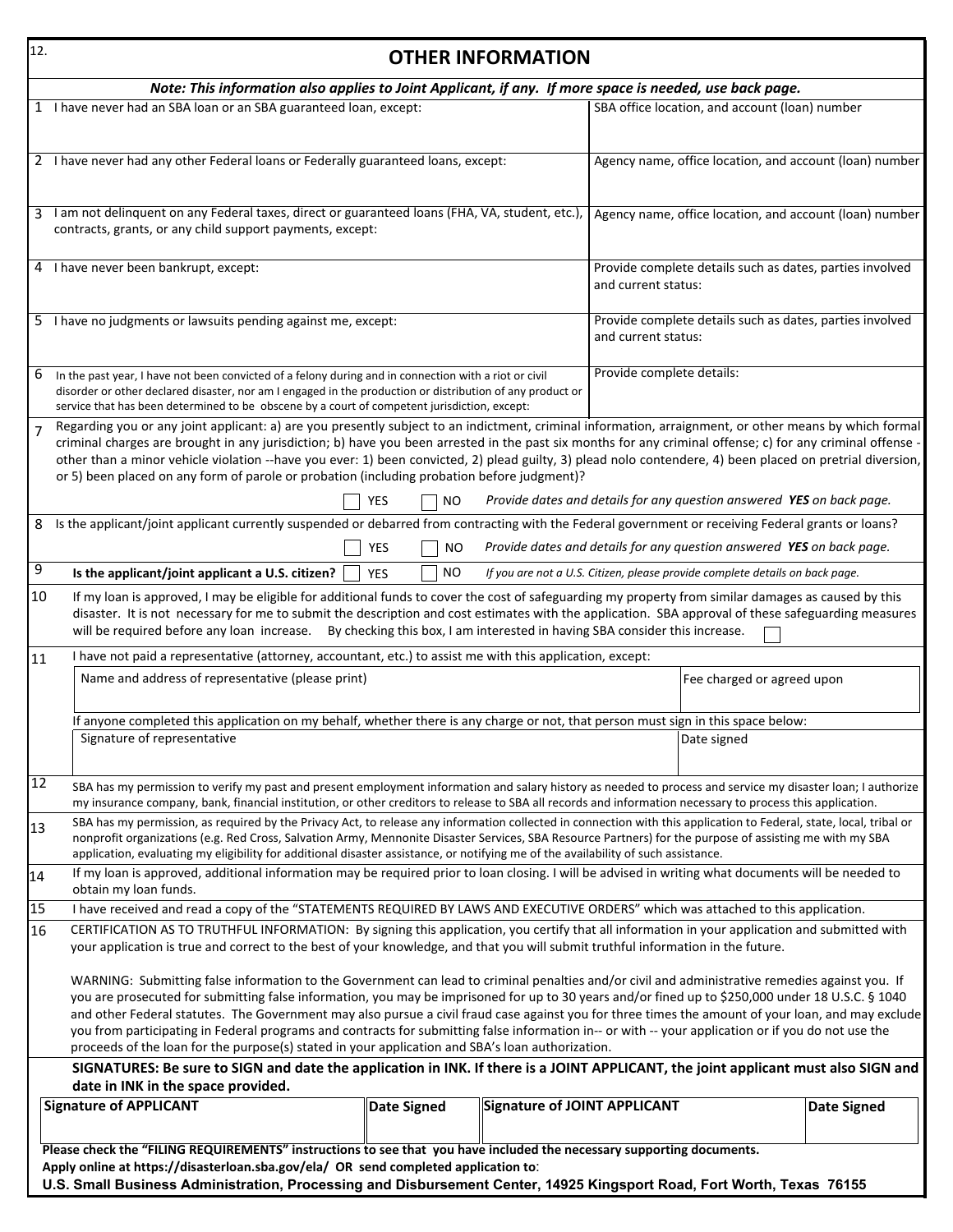## **ADDITIONAL INFORMATION**

**Please refer to Section and Title**

13.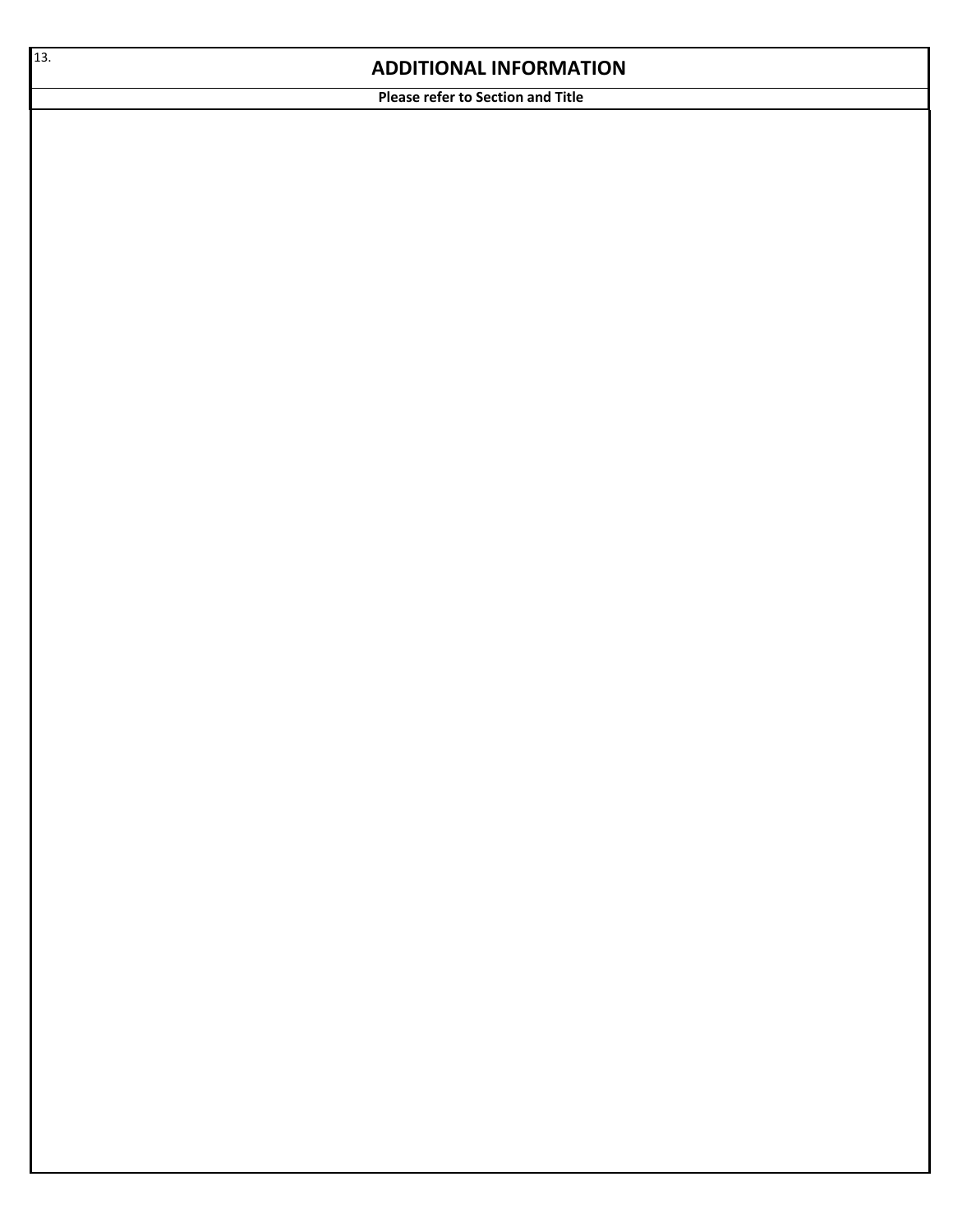# U.S. Small Business Administration DISASTER HOME LOAN APPLICATION

If you have questions about this application or problems providing the required information, please contact our Customer Service Center at 1-800-659-2955 or disastercustomerservice@sba.gov. If more space is needed for any section of this application, please attach additional sheets.

SBA will contact you by phone or Email to discuss your loan request.

## j **FILING REQUIREMENTS**

# **REQUIRED FOR ALL LOAN APPLICATIONS:**

- Complete and sign this application form (SBA Form 5C)
- Complete and sign the Tax Information Authorization (IRS Form 8821/4506-T) enclosed with this application. This income information, obtained from the IRS, will help us determine your repayment ability

# **WHILE NOT NECESSARY TO ACCEPT YOUR APPLICATION, YOU MAY BE REQUIRED TO SUPPLY THE FOLLOWING INFORMATION TO PROCESS THE APPLICATION. IF REQUESTED, PLEASE PROVIDE WITHIN 7 DAYS OF THE INFORMATION REQUEST:**

- If any applicant has changed employment within the past two years, provide a copy of a current (within 1 month of the application date) pay stub for all applicants
- If we need additional income information, you may be asked to provide copies of your Federal income tax returns, including all schedules

# **IF SBA APPROVES YOUR LOAN, WE MAY REQUIRE THE FOLLOWING ITEMS BEFORE LOAN CLOSING. WE WILL ADVISE YOU, IN WRITING, OF THE DOCUMENTS WE NEED.**

- If you own your residence, a COMPLETE legible copy of the deed, including the legal description of the property
- If the damaged property is your primary residence, proof of residency at the damaged address
- If you had damage to a manufactured home, a copy of the title. If you own the lot where the home is located, a COMPLETE legible copy of the deed, including the legal description of the property
- If you have damage to an automobile or other vehicle, proof of ownership (a copy of the registration, title, bill of sale, etc.)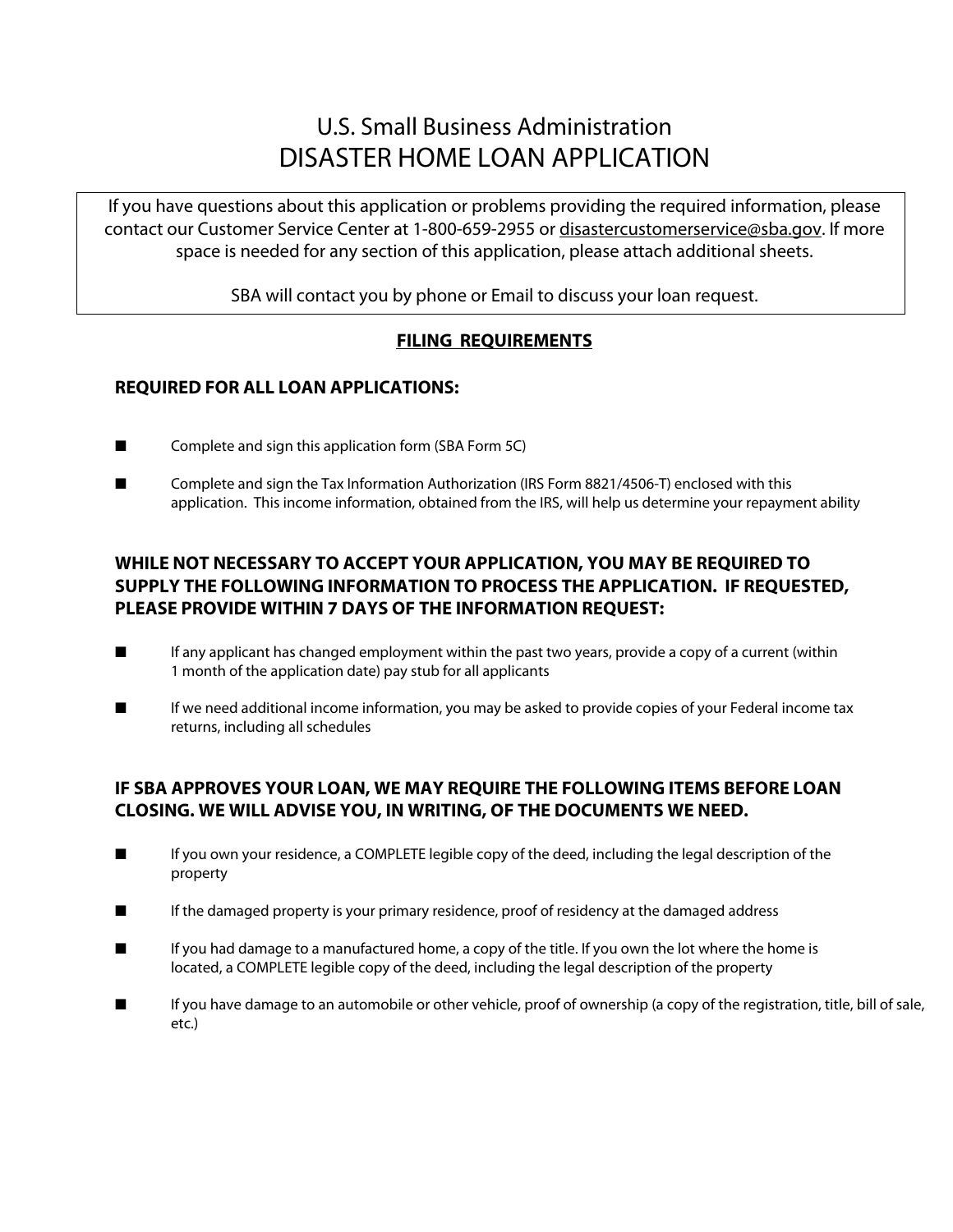#### **NOTE: PLEASE READ, DETACH AND KEEP FOR YOUR RECORDS STATEMENTS REQUIRED BY LAWS AND EXECUTIVE ORDERS**

To comply with legislation passed by the Congress and Executive Orders issued by the President, Federal executive agencies, including the Small Business Administration (SBA), must notify you of certain information. You can find the regulations and policies implementing these laws and Executive Orders in Title 13, Code of Federal Regulations (CFR), Chapter 1, or our Standard Operating Procedures (SOPs). In order to provide the required notices, the following is a brief summary of the various laws and Executive Orders that affect SBA's Disaster Loan Programs.

#### FREEDOM OF INFORMATION ACT (5 U.S.C. 552)

This law provides, with some exceptions, that we must make records or portions of records contained in our files available to persons requesting them. This generally includes aggregate statistical information on our disaster loan programs and other information such as names of borrowers (and their officers, directors, stockholders or partners), loan amounts at maturity, the collateral pledged, and the general purpose of loans. We do not routinely make available to third parties your proprietary data without first doing pre-notification, as required by Executive Order #12600, or information that would cause competitive harm or constitute a clearly unwarranted invasion of personal privacy.

Send a request under this Act to the SBA office maintaining the records requested and identify it as a Freedom of Information Act (FOIA) request. The request must describe the specific records you want. For information about the FOIA, contact the Chief, FOI/PA Office, 409 3rd Street, SW, Suite 5900, Washington, DC 20416, or by e-mail at foia@sba.gov.

### PRIVACY ACT (5 U.S.C. § 552a)

Anyone can request to see or get copies of any personal information that we have in your file. Any personal information in your file that is retrieved by individual identifiers, such as name or social security number is protected by the Privacy Act, which means requests for information about you may be denied unless we have your written permission to release the information to the requestor or unless the information is subject to disclosure under the Freedom of Information Act. The Agreements and Certifications section of this form contains written permission for us to disclose the information resulting from this collection to state, local or private disaster relief services.

The Privacy Act authorizes SBA to make certain "routine uses" of information protected by that Act. One such routine use for SBA's loan system of records is that when this information indicates a violation or potential violation of law, whether civil, criminal, or administrative in nature, SBA may refer it to the appropriate agency, whether Federal, State, local or foreign, charged with responsibility for or otherwise involved in investigation, prosecution, enforcement or prevention of such violations. Another routine use of personal information is to assist in obtaining credit bureau reports, on the Disaster Loan Applicants and guarantors for purposes of originating, servicing, and liquidating Disaster loans. See, 69 F.R. 58598, 58617 (and as amended from time to time) for additional background and other routine uses.

Under the provisions of the Privacy Act, you are not required to provide social security numbers. (But see the information under Debt Collection Act below) We use social security numbers to distinguish between people with a similar or the same name for credit decisions and for debt collection purposes. Failure to provide this number may not affect any right, benefit or privilege to which you are entitled by law, but having the number makes it easier for us to more accurately identify to whom adverse credit information applies and to keep accurate loan records.

Note: Any person concerned with the collection, use and disclosure of information, under the Privacy Act may contact the Chief, FOI/PA Office, 409 3rd Street, SW, Suite 5900, Washington, DC 20416 or by e-mail at [foia@sba.gov](mailto:foia@sba.gov) for information about the Agency's procedures relating to the Privacy Act and the Freedom of Information Act.